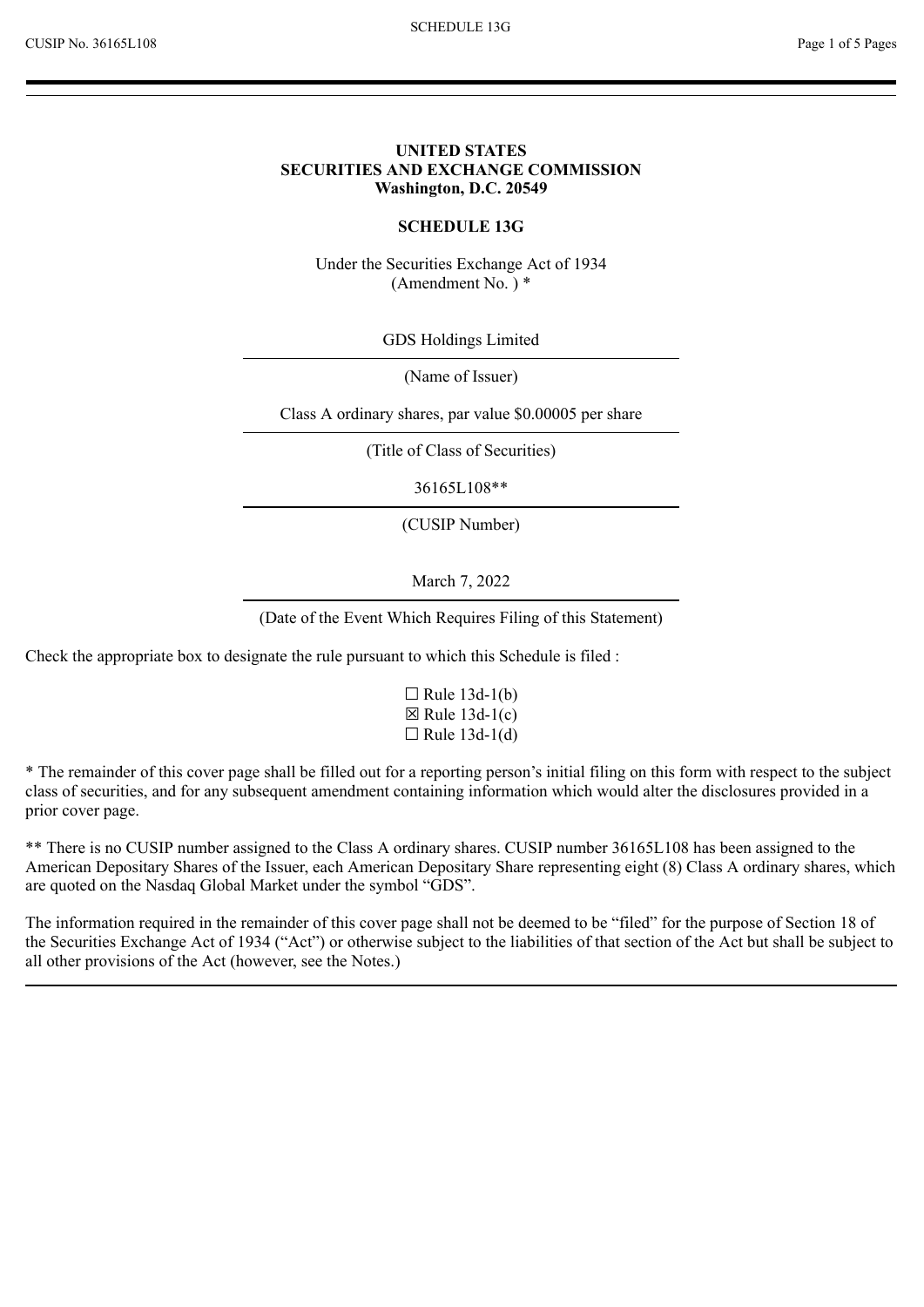| 1                                                                                                                                              | NAME OF REPORTING PERSONS                                           |                                                                                                   |  |  |
|------------------------------------------------------------------------------------------------------------------------------------------------|---------------------------------------------------------------------|---------------------------------------------------------------------------------------------------|--|--|
| <b>GIC Private Limited</b>                                                                                                                     |                                                                     |                                                                                                   |  |  |
| $\overline{2}$<br>(a)<br>$(b)$ $\square$                                                                                                       | CHECK THE APPROPRIATE BOX IF A MEMBER OF A GROUP (See Instructions) |                                                                                                   |  |  |
| 3                                                                                                                                              | <b>SEC USE ONLY</b>                                                 |                                                                                                   |  |  |
| CITIZENSHIP OR PLACE OF ORGANIZATION<br>4                                                                                                      |                                                                     |                                                                                                   |  |  |
| Republic of Singapore                                                                                                                          |                                                                     |                                                                                                   |  |  |
| <b>NUMBER OF</b><br><b>SHARES</b><br><b>BENEFICIALLY</b><br><b>OWNED BY</b><br><b>EACH</b><br><b>REPORTING</b><br><b>PERSON</b><br><b>WITH</b> | 5                                                                   | <b>SOLE VOTING POWER</b>                                                                          |  |  |
|                                                                                                                                                |                                                                     | 22,184,716 (1)                                                                                    |  |  |
|                                                                                                                                                |                                                                     | <b>SHARED VOTING POWER</b>                                                                        |  |  |
|                                                                                                                                                | 6                                                                   | 52,102,544 (2)                                                                                    |  |  |
|                                                                                                                                                |                                                                     | <b>SOLE DISPOSITIVE POWER</b>                                                                     |  |  |
|                                                                                                                                                | $\overline{7}$                                                      | 22,184,716(1)                                                                                     |  |  |
|                                                                                                                                                |                                                                     | <b>SHARED DISPOSITIVE POWER</b>                                                                   |  |  |
|                                                                                                                                                | 8                                                                   | 52,102,544 (2)                                                                                    |  |  |
| AGGREGATE AMOUNT BENEFICIALLY OWNED BY EACH REPORTING PERSON                                                                                   |                                                                     |                                                                                                   |  |  |
| 9<br>74,287,260 (1)(2)                                                                                                                         |                                                                     |                                                                                                   |  |  |
|                                                                                                                                                |                                                                     | CHECK BOX IF THE AGGREGATE AMOUNT IN ROW (9) EXCLUDES CERTAIN SHARES (See Instructions)<br>$\Box$ |  |  |
| 10                                                                                                                                             |                                                                     |                                                                                                   |  |  |
|                                                                                                                                                | PERCENT OF CLASS REPRESENTED BY AMOUNT IN ROW (9)                   |                                                                                                   |  |  |
| 11<br>$5.20\%$ (3)                                                                                                                             |                                                                     |                                                                                                   |  |  |
|                                                                                                                                                |                                                                     | TYPE OF REPORTING PERSON (See Instructions)                                                       |  |  |
| 12                                                                                                                                             |                                                                     |                                                                                                   |  |  |
| CO                                                                                                                                             |                                                                     |                                                                                                   |  |  |

<sup>(1)</sup> These 22,184,716 Class A ordinary shares, par value US\$0.00005 per share (the "Ordinary Shares") of GDS (the "Issuer") are represented by (1) 2,689,695 American Depositary Shares ("ADSs"), each ADS representing eight (8) Ordinary Shares, and (2) 667,156 Ordinary Shares.

<sup>(2)</sup> These 52,102,544 Ordinary Shares of the Issuer are represented by (1) 51,200,000 Ordinary Shares that the Reporting Person has the right to acquire upon conversion of the Issuer's 0.25% Convertible Senior Notes due 2029 ("Senior Notes") and (2) 112,818 ADSs, each ADS representing eight (8) Ordinary Shares.

<sup>(3)</sup> Based on 1,427,590,059 Ordinary Shares outstanding as of December 31, 2021, according to the Form 20-F filed by the Issuer with the Securities and Exchange Commission on April 28, 2022.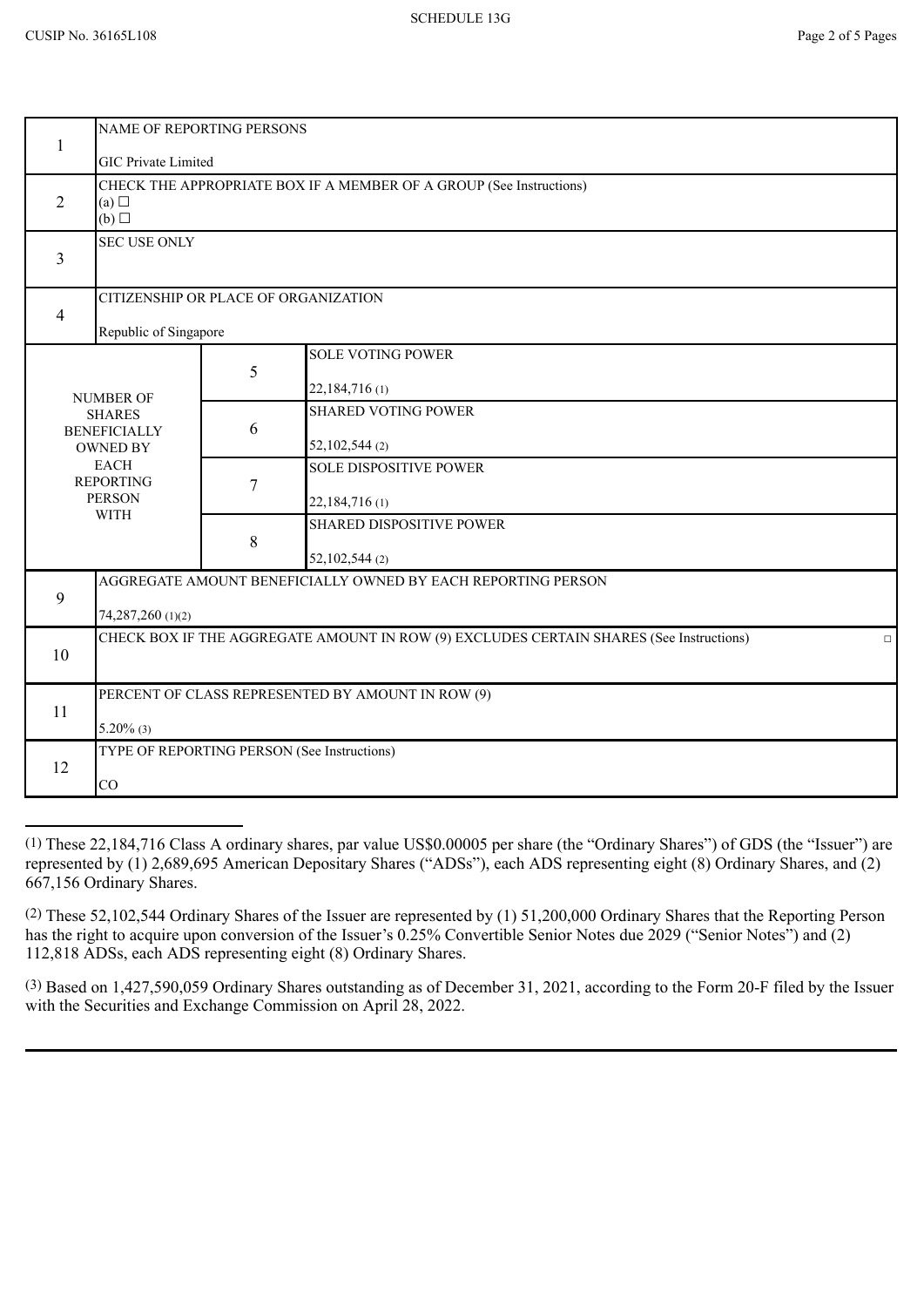### **Item 1(a) Name of Issuer**

GDS Holdings Limited

## **Item 1(b) Address of Issuer's Principal Executive Offices**

F4/F5, Building C, Sunland International No. 999 Zhouhai Road Pudong, Shanghai 200137 People's Republic of China

### **Item 2(a) Name of Persons Filing**

GIC Private Limited

# **Item 2(b) Address of Principal Business Office or, if none, Residence**

168 Robinson Road #37-01 Capital Tower Singapore 068912

### **Item 2(c) Citizenship**

Republic of Singapore

## **Item 2(d) Title of Class of Securities**

Class A ordinary shares, par value \$0.00005 per share

### **Item 2(e) CUSIP Number**

36165L108 (There is no CUSIP number assigned to the Ordinary Shares. CUSIP number 36165L108 has been assigned to the ADSs of the Issuer, each ADS representing eight (8) Ordinary Shares, which are quoted on the Nasdaq Global Market under the symbol "GDS".)

# **Item 3 If this statement is filed pursuant to §§240.13d-1(b), or 13d-2(b) or (c), check whether the person filing is a:**

Not applicable.

## **Item 4 Ownership**

Ownership information with respect to GIC Private Limited ("GIC PL") is incorporated by reference from items (5) through (9) and (11) of the cover page, and the associated footnotes.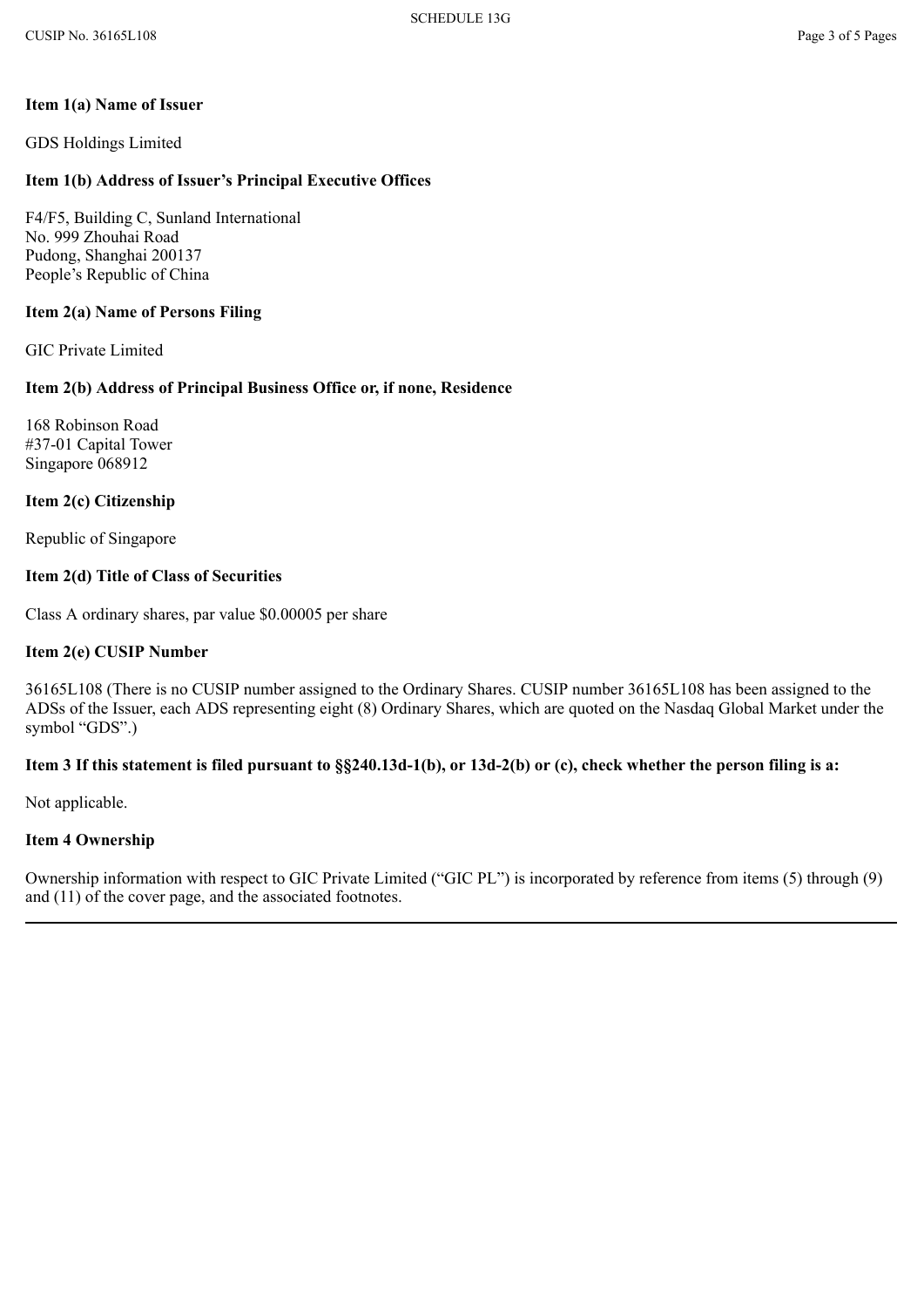Reco Millenium Pte Ltd. ("Reco") shares the power to vote and the power to dispose of 24,000,000 Ordinary Shares that Reco has the right to acquire upon conversion of US\$150,000,000 principal amount of Senior Notes (which have an initial conversion rate of 160 Ordinary Shares per US\$1,000 principal amount) held directly by it with GIC (Realty) Private Limited ("GIC RE") and GIC PL. GIC RE is wholly owned by GIC PL and is the real estate investment arm of GIC PL.

Ceningan Investment Pte. Ltd. ("Ceningan") shares the power to vote and the power to dispose of 27,200,000 Ordinary Shares that Ceningan has the right to acquire upon conversion of US\$170,000,000 principal amount Senior Notes (which have an initial conversion rate of 160 Ordinary Shares per US\$1,000 principal amount) held directly by it with GIC Special Investments Private Limited ("GIC SI") and GIC PL. GIC SI is wholly owned by GIC PL and is the private equity investment arm of GIC PL.

GIC PL is a fund manager and only has 2 clients – the Government of Singapore ("GoS") and the Monetary Authority of Singapore ("MAS"). Under the investment management agreement with GoS, GIC PL has been given the sole discretion to exercise the voting rights attached to, and the disposition of, any shares managed on behalf of GoS. As such, GIC PL has the sole power to vote and power to dispose of the 2,689,695 American depositary shares, and 667,156 Ordinary Shares, beneficially owned by it. GIC PL shares power to vote and dispose of 112,818 ADSs beneficially owned by it with MAS.

GIC PL is wholly owned by the GoS and was set up with the sole purpose of managing Singapore's foreign reserves. The GoS disclaims beneficial ownership of these shares.

## **Item 5 Ownership of Five Percent or Less of a Class**

Not applicable.

## **Item 6 Ownership of More than Five Percent on Behalf of Another Person**

Not applicable.

**Item 7 Identification and Classification of the Subsidiary Which Acquired the Security Being Reported on by the Parent Holding Company**

Not applicable.

## **Item 8 Identification and Classification of Members of the Group**

Not applicable.

## **Item 9 Notice of Dissolution of Group**

Not applicable.

## **Item 10 Certifications**

By signing below I certify that, to the best of my knowledge and belief, the securities referred to above were not acquired and are not held for the purpose of or with the effect of changing or influencing the control of the issuer of the securities and were not acquired and are not held in connection with or as a participant in any transaction having that purpose or effect, other than activities solely in connection with a nomination under §240.14a-11.